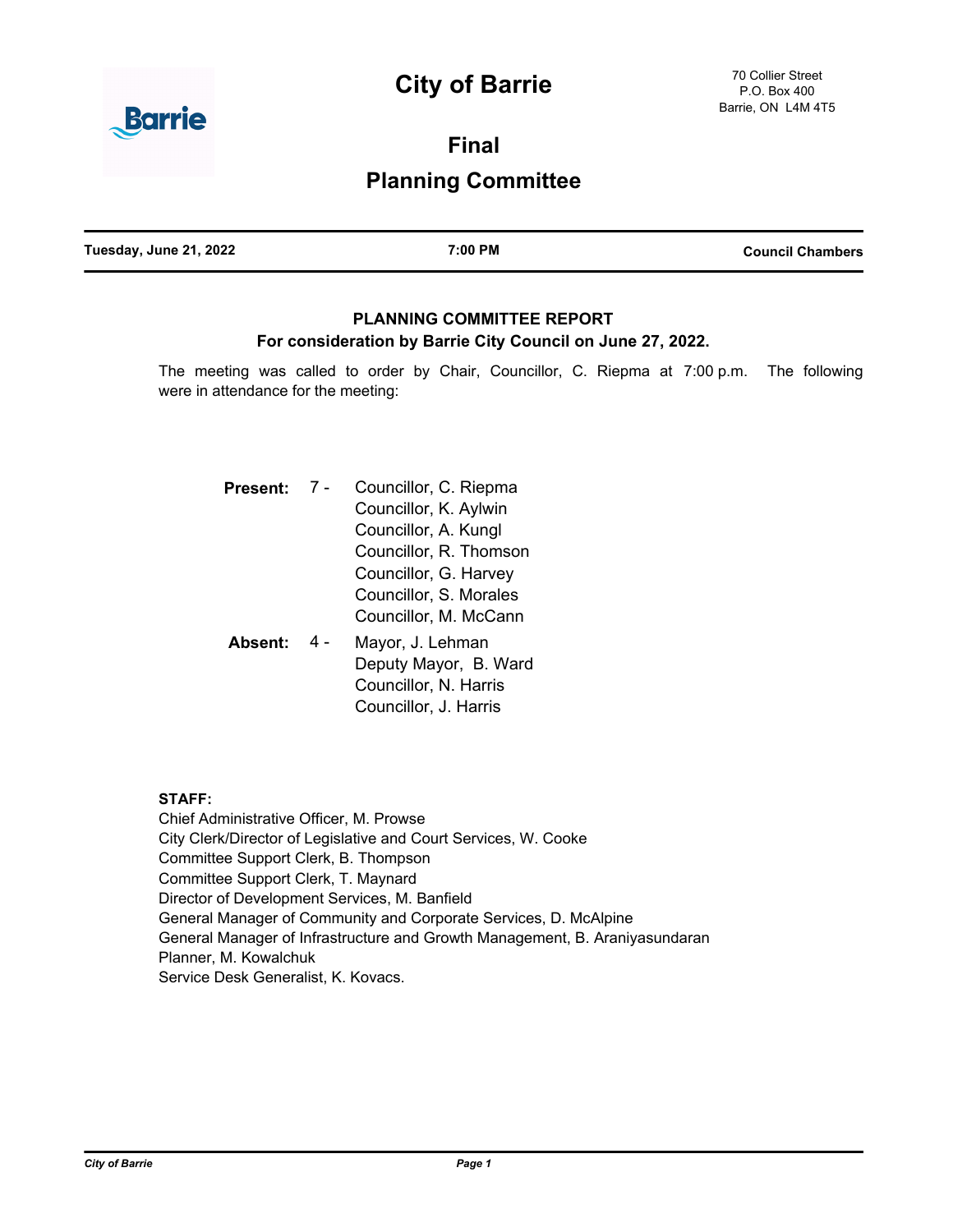The Planning Committee met for the purpose of the two Public Meetings at 7:01 p.m.

Councillor, C. Riepma advised the public that any concerns or appeals dealing with the applications that were the subject of the Public Meeting should be directed to the Legislative and Court Services Department. Any interested persons wishing further notification of the staff report regarding the applications were advised to contact the Legislative and Court ServicesDepartment at cityclerks@barrie.ca.

Councillor, C. Riepma confirmed with the Director of Development Services that notification was conducted in accordance with the Planning Act.

The Planning Committee met and reports as follows:

#### **[22-P-036](http://barrie.ca.legistar.com/gateway.aspx?m=l&id=/matter.aspx?key=50730) APPLICATION FOR A ZONING BY-LAW AMENDMENT - 667, 669, 673 AND 675 YONGE STREET (WARD 9) (FILE: D30-008-2022)**

Karla Tamayo of Innovative Planning Solutions Inc. advised that the purpose of the Public Meeting is to review an application for a Zoning By-law Amendment on behalf of Tran Group, for lands known municipally as 667, 669, 673 and 675 Yonge Street, Barrie.

Ms. Tamayo discussed slides concerning the following topics:

- · The site location of the proposed development;
- Illustrations depicting the location of the subject lands;
- The aerial context of the site location;
- The current Official Plan designation;
- The current Zoning By-law designation;
- The proposed Zoning By-law Amendments for the site location;
- The site plan for the development proposal;
- Conceptual renderings of the elevation and building design for the subject lands; and
- The next steps in the project.

Madeline Kowalchuk, Planner for the Development Services Department provided an update concerning the status of the application. He reviewed the public comments received during the neighbourhood meeting. He advised that the primary planning and land use matters are currently being reviewed by the Technical Review Team. Ms. Kowalchuk discussed the anticipated timelines for the staff report regarding the proposed application.

Ward 9 Councillor, S. Morales asked questions of Ms. Tamayo and City staff and received responses.

#### **VERBAL COMMENTS:**

There were no verbal comments from members of the public.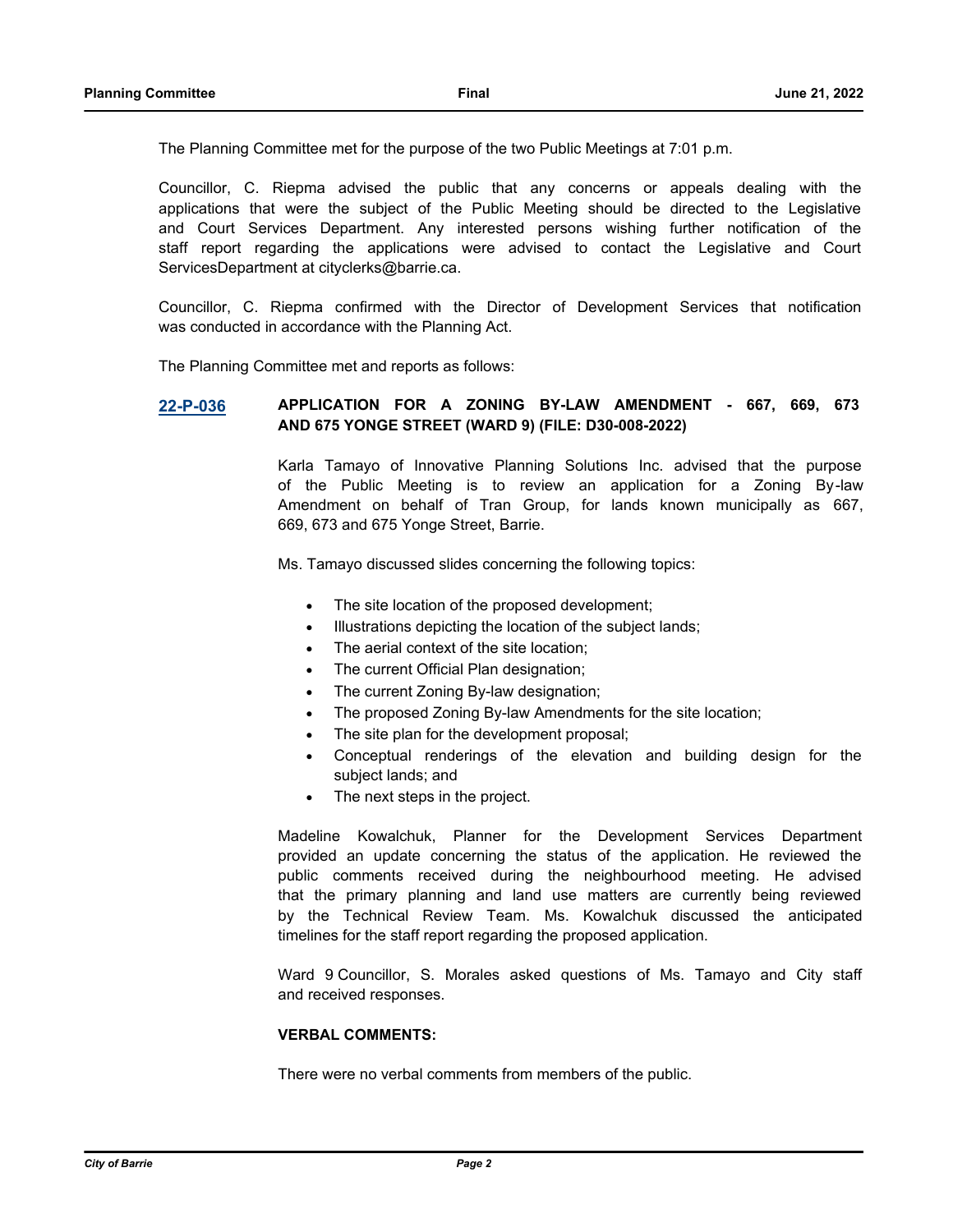#### **WRITTEN COMMENTS:**

- 1. Correspondence from Enbridge dated June 3, 2022.
- 2. Correspondence from Simcoe Muskoka Catholic District School Board dated June 6, 2022.
- 3. Correspondence from Simcoe County District School Board dated June 3, 2022.

This matter was recommended to City Council for consideration of adoption/receipt at its meeting to be held on 6/27/2022.

### **[22-P-037](http://barrie.ca.legistar.com/gateway.aspx?m=l&id=/matter.aspx?key=50756) APPLICATIONS FOR AN OFFICIAL PLAN AMENDMENT AND ZONING BY-LAW AMENDMENT - 518, 520, 522, AND 524 TIFFIN STREET (WARD 5) (File: D30-014-2022)**

Brandi Clement of The Jones Consulting Group advised that the purpose of the Public Meeting is to review applications for an Official Plan Amendment and Zoning By-law Amendment submitted, on behalf of Pioneer Family Pools Barrie Inc., for lands known municipally as 518, 520, 522 and 524 Tiffin Street, Barrie.

Ms. Clement discussed slides concerning the following topics:

- The site location and surrounding land uses;
- The area context of the subject lands;
- The proposed development concept;
- The Planning Applications submitted for proposed development;
- The application's alignment with Provincial Policy Growth Plan and focus of design;
- The proposed Official Plan designation;
- The proposed Zoning By-law Amendment;
- The Environmental conclusions for the site location;
- The Tree Preservation Plan for subject lands;
- The Site Servicing and Stormwater Management Control plan; and
- The next steps in the project.

Michelle Banfield, Director of Development Services provided an update concerning the status of the application. She reviewed the public comments received during the neighbourhood meeting. She advised that the primary planning and land use matters are currently being reviewed by the Technical Review Team. Ms. Kowalchuk discussed the anticipated timelines for the staff report regarding the proposed application.

Ward 5 Councillor, R. Thomson asked questions of Ms. Clement and City staff and received responses.